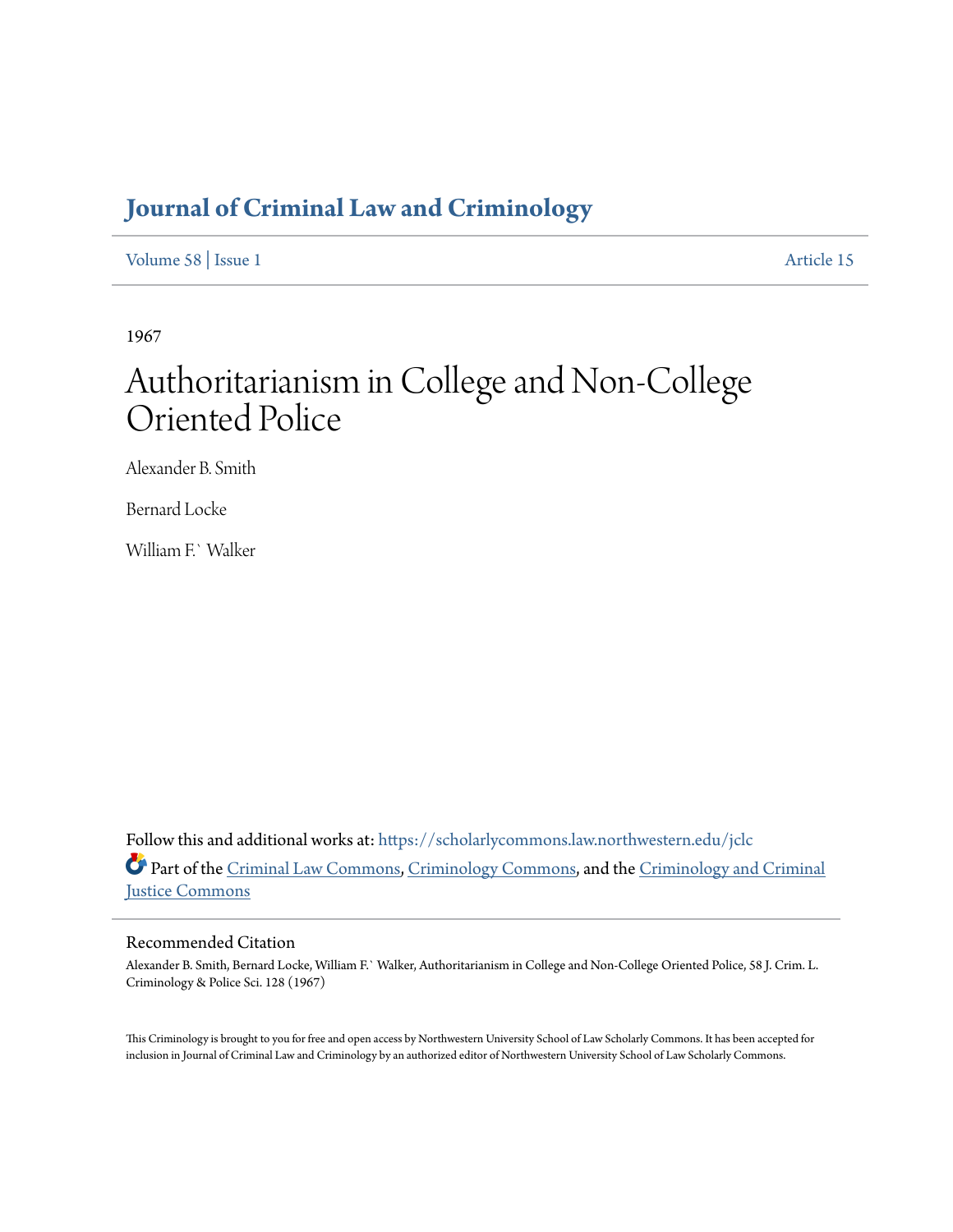#### **AUTHORITARIANISM IN COLLEGE AND NON-COLLEGE ORIENTED POLICE**

#### ALEXANDER B. SMITH, BERNARD LOCKE, and WILLIAM F. WALKER

Alexander B. Smith, Ph.D., is Professor of Sociology and Chairman of the Division of Social Sciences and Correction, College of Police Science, City University of New York. Dr. Smith received his Ph.D. from New York University and is also a member of the New York State Bar. He has served as supervisor of Probation Department of the Supreme Court, Kings County, New York.

Bernard Locke, Ph.D., is Professor of Psychology and Dean of Students, College of Police Science, City University of New York. He received his doctorate from New York University and prior to his present appointment was Chief Psychologist for the Veterans Administration in New York.

William F. Walker, Ph.D., is Assistant Professor of Sociology, College of Police Science, City University of New York, having received his doctorate from New York University. He has had wide experience in research problems involving offenders.—EDITOR.

In these days of minority group unrest, mass demonstrations, riots, and rising crime rates, the selection of policemen and their training has become a matter of crucial concern to the localities, the states, and the nation. Not only is recruiting highly important, but the training of police by way of academies for recruits, and in-service instruction and college training for those already in uniform, has taken on added dimensions of importance. In our present day society education is regarded as an almost magic-like mechanism for improving the individual and uplifting the community. We support all education because it is "good." We accept higher education for the police for a variety of reasons: it gives policemen greater dignity; it improves their efficiency; it enhances their image; it is important for advancement in the field of law enforcement; it enables policemen to recognize and deal with social problems better and more expeditiously; it professionalizes the field of law enforcement, etc.

Very little was written about the impact of education on attitude change until Stember (1961) explored the effect of formal education of prejudicial attitudes towards Jewish and Negro minorities. Stember was aware that the "educated" (those who had gone beyond high school) might be more apt to mask their true feelings, and he attempted to overcome this difficulty in gathering data. He found that for the most part the effect of higher education was salutary, but the educated were more resistant in accepting relationships on more intimate levels. Further, in the college groups which Stember investigated, it appeared that improvement in intergroup understanding as between the freshman and senior years are generally at a very modest level.

It would appear that almost everyone can benefit from higher education to some extent, and that police, like all other people, are better off with college training. Nevertheless, not everyone who has the ability desires to attend college and the factors behind college attendance should be considered. While we realize that the cultural and socialization processes are significant in impelling people to attend college and universities, the matter of personality as a factor in undertaking higher education has not been sufficiently investigated insofar as the police are concerned. We must keep in mind that a field-theoretical position requires a consideration of both personal and situational determinants of social behavior. A review of the literature fails to disclose research explaining the enrollment of police in collegiate programs. The question as to whether personality factors explain college attendance by policemen has not been examined.

The New York City Police Department is made up predominantly of descendants of Irish and German Catholic immigrants with descendants of Italians making up a third large segment. Jewish and Negro police form small minorities. From an inspection of its enrollment, it appears that the College of Police Science is made up of students who reflect the same proportions of ethnic, religious, and racial composition as is represented in the entire Police Department. From these facts we may conclude that the social and cultural influences bearing on the college and non-college New York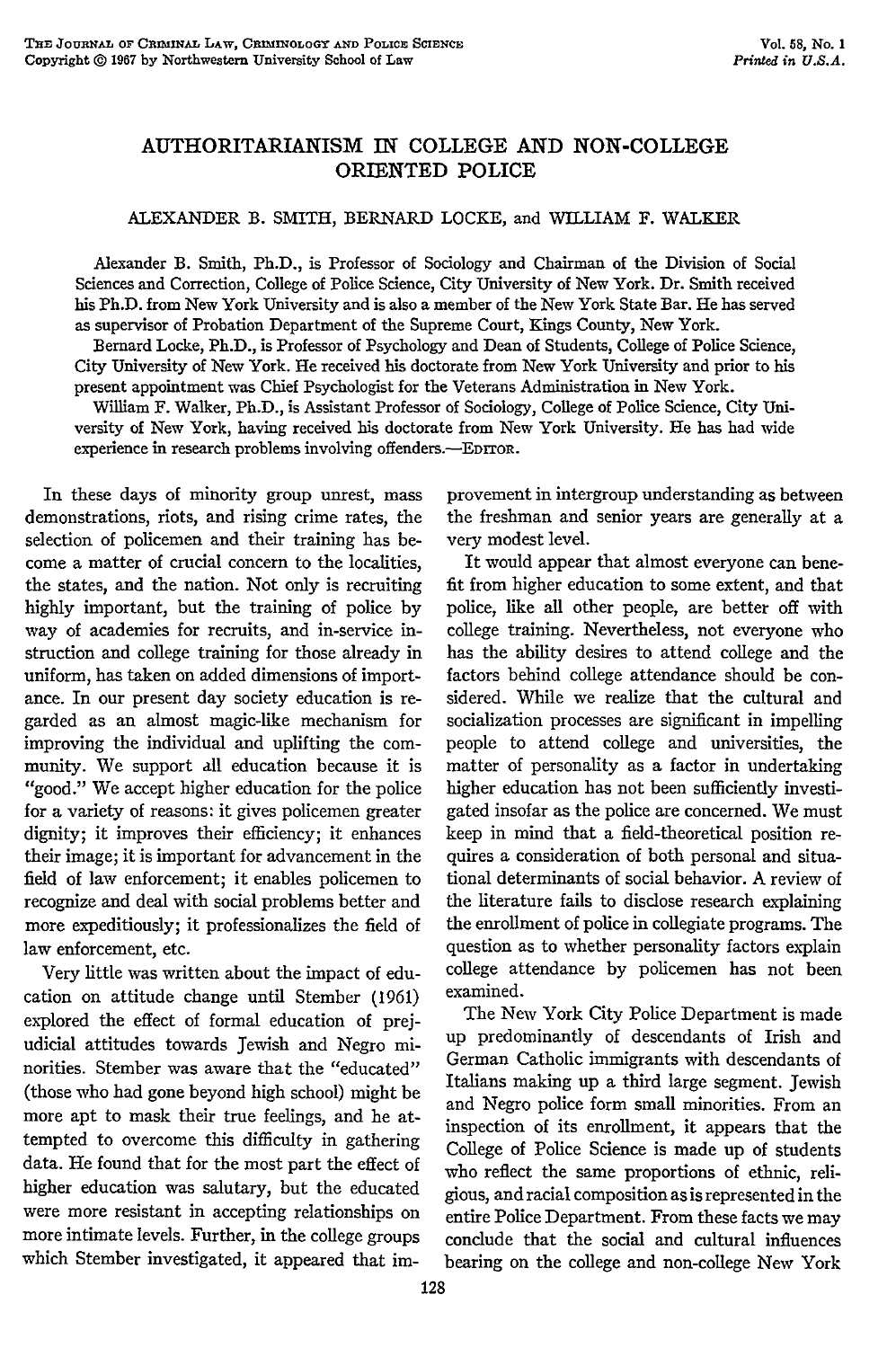City police are quite similar and that the variable that should be researched is a personality factor.

The New York City Police Department and the College of Police Science of the City University of New York offer an excellent setting in which to test the hypothesis that some personality factor is present in the non-college oriented police to a different degree than in the college oriented police. In speculating about this factor we look to an aspect of personality that makes it possible in these critical times for policemen on all levels to use authority and force constructively. We submit that the degree of authoritarianism which determines the ability of the policemen to function properly in these times is the same facet of personality which makes for the policemen's attending college.

The present study was an investigation in which the authoritarianism of the newly appointed police who had not chosen to attend college and those who had enrolled in college were compared. It was hypothesized that the police who had not entered college would demonstrate higher authoritarian characteristics than the police who were attending college.

For the past fifteen years it has been possible for New York City Policemen to attend college no matter what their assignment may be. First at Brooklyn College and later at the Baruch School of City College class schedules for police were so arranged that the students could attend regardless of changes in their tours of duty. In September 1965, the College of Police Science was organized to provide a separate four year college for police. The Baruch program was taken over and the Brooklyn College program was phased out when the College of Police Science opened its doors ready to grant four year (senior college) bachelor's degrees and two year (junior college) associate degrees. Of course, it meant that those members of the force who chose to attend college used their evenings and spare time for college, inconvenienced their families, paid tuition (depending on their matriculation status) and, in short, deferred gratification of a wide variety of rewards.

The rewards for college attendance for the New York City police are neither tangible nor immediate. While higher education may make it easier for the police to pass promotion examinations, there is no requirement that promotion to higher ranks requires successful completion of any or all parts of a college education. Promotion to sergeant, lieutenant, and captain is possible only through

civil service promotion examinations, and it is not necessary to go beyond the entrance requirement of a high school education to qualify for any of these advanced positions.

It should be emphasized that every applicant to the New York City police force must be between 21 and 30, and must either have a high school diploma or must have passed a New York State high school equivalency examination. Being high school graduates or having high school equivalencies, all policemen are eligible for entrance into the College of Police Science at variouslevels of matriculation.

#### **PROCEDURE**

The subjects were all members of the New York City Police Department who had been appointed relatively recently. The noncollege police group were made up of recruits who had been appointed three months previously, and on being polled, indicated that they bad not enrolled in college. The number of this group came to 122 and were made up of 58 men between the ages of 21 through 24, and 64 between 25 through 29. The college group of policemen were selected from the freshman class of the College of Police Science and had been on the force up to a year and a half. There were 104 men in this group of whom 51 Were between 21 through 24, and 53 between ages 25 through 29. Newly entered students who had reached their thirtieth birthday or who had been on the force longer than a year and a half, were rejected.

In order to test for authoritarianism two scales were combined: a modification of the Dogmatism scale following Rokeach (1960), and a scale devised by Piven (1961). Both scales were similar in that they were aimed at eliciting various aspects of authority; Rokeach with personal attitude toward socialized authority; Piven who had investigated attitudes of social workers had been concerned with practitioner authoritative responses to clients. The Rokeach scale was used rather than the one developed in *The Authoritarian Personality* (Adorno, Frenkel-Brunswik, Levinson, and Sanford, 1950) which has been criticized because its main measuring instruments focused on Fascist authoritarianism. Rokeach (1960, p. 14) kept this criticism in mind in planning his instrument, explaining:

In other words, if our interest is in the scientific study of authoritarianism, we should proceed from right authoritarianism not to a re-focus on left authoritarianism but to the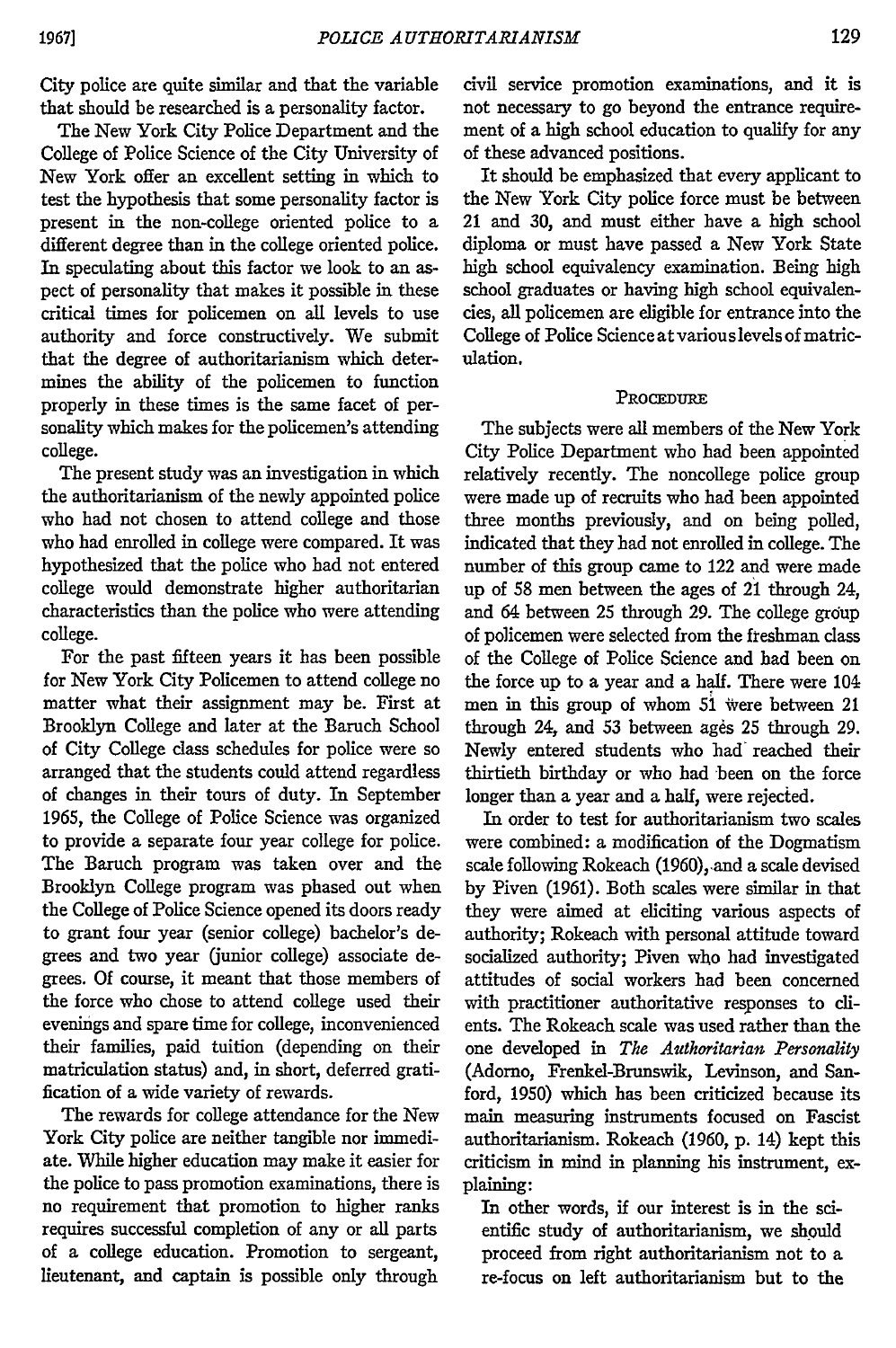| The angle of compone who that compone them to    |               |              |            |     |               |         |
|--------------------------------------------------|---------------|--------------|------------|-----|---------------|---------|
|                                                  | M             | $\sigma$     | $\sigma m$ | D   | $\sigma$ diff | t       |
| Total Non-College                                | $-.11$<br>.31 | 1.81<br>1.81 | .02<br>.02 | .42 | .028          | $15.0*$ |
| 21 thru 24 Non-College<br>25 thru 29 Non-College | .28<br>.34    | 1.81<br>1.83 | .03<br>.03 | .06 | .044          | 1.36    |
| 21 thru 24 College<br>25 thru 29 College         | $-.23$<br>.02 | 1.75<br>1.86 | .03<br>.03 | .25 | .045          | $5.6*$  |
| 21 thru 24 Non-College<br>21 thru 24 College     | .28<br>$-.23$ | 1.81<br>1.75 | .03<br>.03 | .51 | .044          | 11.59*  |
| 25 thru 29 Non-College<br>25 thru 29 College     | .34<br>.02    | 1.83<br>1.86 | .03<br>.03 | .32 | .04           | $8.0*$  |

TABLE 1 **RESPONSES** OF **COLLEGE AND** NON-COLLEGE **POLICE** TO TOTAL **SCALE**

\* Significant at the .01 level of confidence.

general properties held in common by all forms 1. I agree a little. of authoritarianism .... What is needed is 2. I agree on the whole. therefore a deliberate turning away from a 3. I agree very much. concern with the one or two kinds of authori-  $-1$ . I disagree a little. tarianism that may happen to be predominant  $-2$ . I disagree on the whole. at a given time. Instead, we should pursue a  $-3$ . I disagree very much.<br>more theoretical ahistorical analysis of the Each item was set up in such a way that the more theoretical ahistorical analysis of the

Of the 57 items chosen or adapted for the questionnaire, 40 came from Rokeach and 17 from Piven.

The questionnaire was self-administered with **RESULTS** instructions which indicated that the responses From the data presented in Table 1 it becomes were confidential. For the 57 items, each subject immediately evident that some highly significant was asked to react to a Likert-type scale based differences exist between the College (N **=** 104) upon the response to each item in terms of several and Non-College (N **=** 128) groups. The total degrees of agreement or disagreement. The follow- Non-College S's score significantly higher on the ing rating scale was used: combined scales than do the College S's ( $\sigma$  diff

- 
- 
- 
- 
- 
- 

properties held in common by all forms of most favorable response earned a value of +3 while authoritarianism regardless of specific ideo- the least favorable response was given a -3. For logical, theological, philosophic, or scientific scoring, the responses were converted to values of content.<br>
<sup>1</sup> through 6, with 1 being least favorable and 6 most<br>
<sup>1</sup> the 57 items chosen or adapted for the question. <br>
<sup>1</sup> favorable.

| TABLE 2                                   |  |  |  |  |  |  |  |
|-------------------------------------------|--|--|--|--|--|--|--|
| COMPARISON OF ROKEACH AND PIVEN RESPONSES |  |  |  |  |  |  |  |

|               | M             |              | σm         |     | $\sigma$ diff |         |
|---------------|---------------|--------------|------------|-----|---------------|---------|
| Total Rokeach | .21<br>$-.11$ | 1.70<br>1.93 | .02<br>.03 | .32 | .036          | $8.89*$ |

**\*** Significant at the .01 level of confidence.

n de Pous Course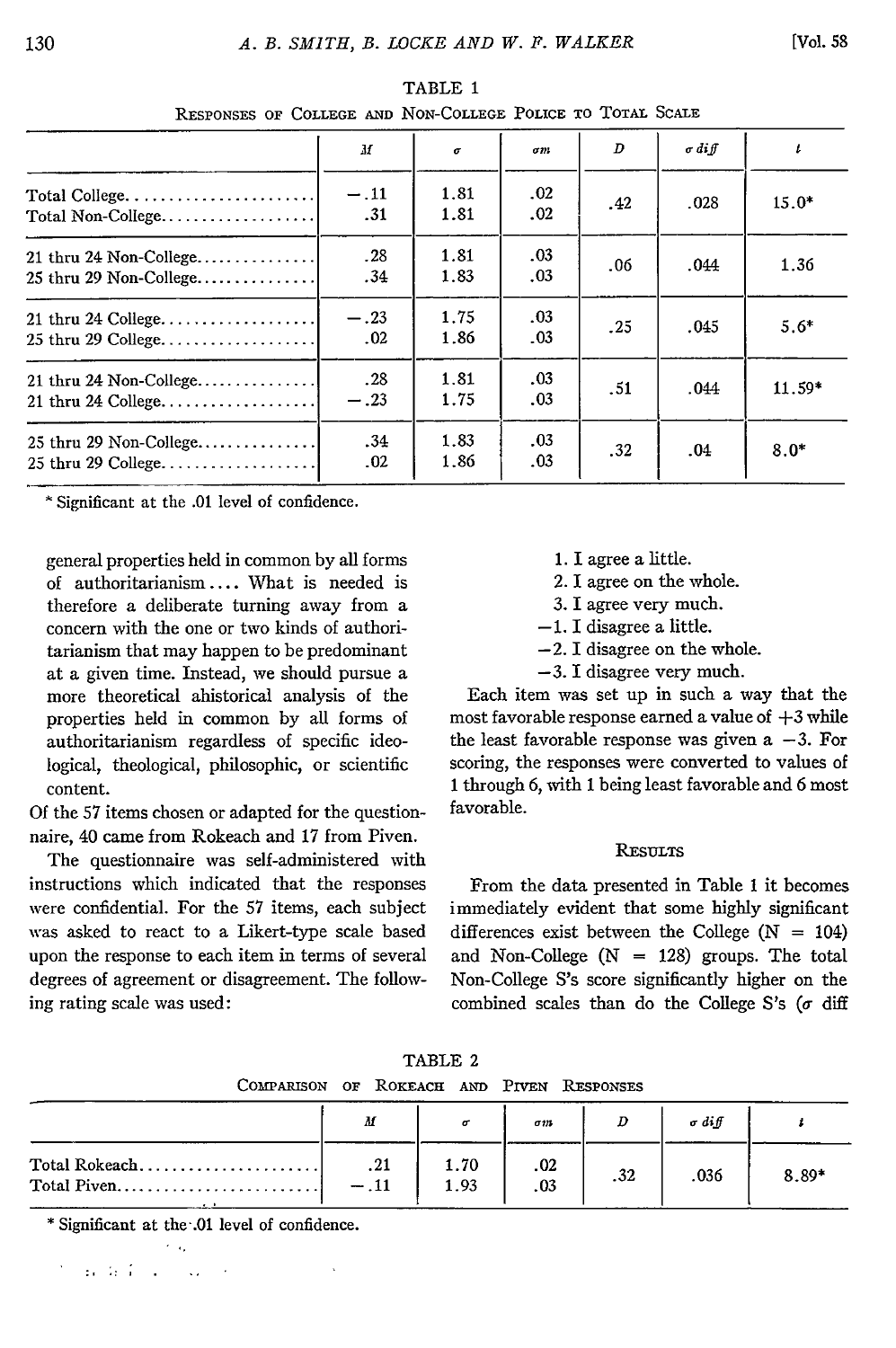| ALSPONSES OF COLLEGE AND INON-COLLEGE FOLICE TO AOKEACH ITEMS |               |              |                |     |               |              |
|---------------------------------------------------------------|---------------|--------------|----------------|-----|---------------|--------------|
|                                                               | М             | $\sigma$     | σm             | D   | $\sigma$ diff |              |
| 21 thru 24 Non-College<br>21 thru 24 College                  | .40<br>$-.21$ | 1.78<br>1.66 | $.04\,$<br>.04 | .61 | .051          | 11.96*       |
| 25 thru 29 Non-College<br>25 thru 29 College                  | .43<br>.16    | 1.80<br>1.80 | .04<br>.04     | .27 | 0.053         | $5.09*$      |
| 21 thru 24 Non-College<br>21 thru 29 Non-College              | .40<br>.43    | 1.78<br>1.80 | $.04\,$<br>.04 | .03 | .050          | $.6^{\circ}$ |
| 21 thru 24 College<br>25 thru 29 College                      | $-.21$<br>.16 | 1.66<br>1.80 | $.04\,$<br>.04 | .37 | .051          | $7.25*$      |

RESPONSES **or** COLLEGE TABLE 3 **AND** NoN-COLLEGE POLICE **To RoKEAcH** ITEMS

\* Significant at the **.01** level of confidence.

 $=$  15.0). Thus, if the scales do, in fact, measure being less authoritarian than their non-college authoritarianism those police officers who are not age-peers. college-oriented must be considered as being more In order to determine whether the Rokeach and "authoritarian" than their college-directed col- Piven items measured the same aspects of "authorleagues. itarianism" the performance of the entire sample

two groups when the total scale is considered. In are presented in Table 2. It is obvious, from the the Non-College group no difference is found when obtained difference, that the Rokeach and Piven those S's below age 25 ( $N = 58$ ) are compared with scales measure different variables. For this reason those who are older than 25 ( $N = 64$ ) while in an analysis of the performance of each of the groups the college-directed group the older age group (25 on the Rokeach and Piven scales was done and the thru 29) ( $N = 53$ ) is significantly more "author- results are presented in Tables 3 and 4. itarian" than the younger group  $(N = 51)$ . The Examination of Table 3 shows that at each of differences between the college and non-college the two age levels the non-college group scored oriented groups at each of the two age groupings significantly higher (more "authoritarian") than is highly significant, with each of the college groups the college group. As with the over-all scale there

An interesting age variable is found between the was compared for the two scales and the results

| RESPONSES OF COLLEGE AND NON-COLLEGE POLICE TO PIVEN ITEMS |                  |              |            |     |               |        |
|------------------------------------------------------------|------------------|--------------|------------|-----|---------------|--------|
|                                                            | $\boldsymbol{H}$ | σ            | am.        | D   | $\sigma$ diff |        |
| 21 thru 24 Non-College<br>Below 24 College                 | $-.20$<br>$-.28$ | 1.82<br>1.98 | .06<br>.07 | .08 | .09           | .89    |
| 25 thru 29 Non-College<br>25 thru 29 College               | .12<br>$-.32$    | 1.87<br>1.98 | .06<br>.07 | .44 | .09           | $4.9*$ |
| 21 thru 24 Non-College<br>25 thru 29 Non-College           | $-.20$<br>.12    | 1.82<br>1.87 | .06<br>.06 | .32 | .08           | $4.0*$ |
| 25 thru 29 College                                         | $-.28$<br>$-.32$ | 1.98<br>1.98 | .07<br>.07 | .04 | .03           | 1.3    |

TABLE 4

**RESPONSES** OF COLLEGE **AND** NON-COLLEGE POLICE TO **PIVEN** ITEMS

\* Significant at the .01 level of confidence.